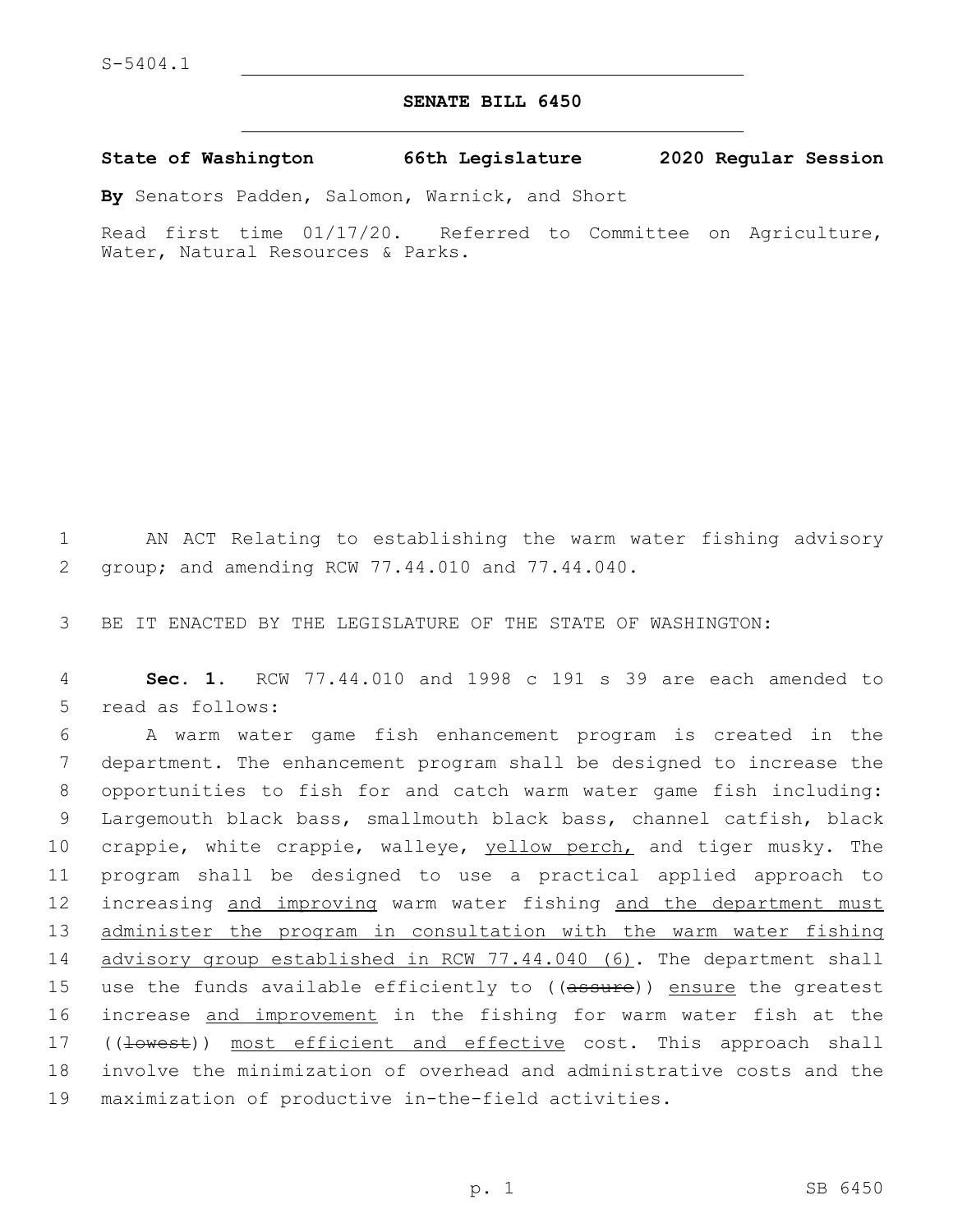**Sec. 2.** RCW 77.44.040 and 1996 c 222 s 4 are each amended to 2 read as follows:

 (1) The goals of the warm water game fish enhancement program are to improve the fishing for warm water game fish using cost-effective management. ((Development)) These activities include habitat improvement in existing warm waters as well as potential development 7 of new ponds and lakes ((shall be an)) that are important and integral parts of the program. The department shall work with the department of natural resources to coordinate the reclamation of surface mines and the development of warm water game fish ponds. Improvement of warm water fishing shall be coordinated with the protection and conservation of cold water fish populations. This shall be accomplished by carefully designing the warm water projects to have minimal adverse effects upon the cold water fish populations. 15 ((New)) Habitat improvement and new pond and lake development should have beneficial effects upon wildlife due to the increase in lacustrine and wetland habitat that will accompany the improvement of warm water fish habitat. The department shall not develop projects that will increase the populations of undesirable or deleterious fish species such as carp, squawfish, walking catfish, and others.

21 (2) Fish culture programs shall be used in conditions where they will prove to be cost-effective, and may include the purchase of warm water fish from aquatic farmers defined in RCW 15.85.020. Consideration should be made for development of urban area enhancement of fishing opportunity for put-and-take species, such as channel catfish, that are amenable to production by low-cost fish culture methods. Fish culture shall also be used for stocking of high 28 value species, such as walleye, largemouth bass, smallmouth bass, and tiger musky. Introduction of special genetic strains that show high potential for recreational fishing improvement, including Florida strain largemouth bass and striped bass, shall be considered.

 (3) Transplantation and introduction of exotic warm water fish shall be carefully reviewed to assure that adverse effects to native fish and wildlife populations do not occur. This review shall include an analysis of consequences from disease and parasite introduction.

 (4) Population management through the use of fish toxicants, 37 including rotenone or derris root, shall be ((an integral)) a limited part of the warm water game fish enhancement program. However, any use of fish toxicants shall be subject to a thorough review to prevent adverse effects to cold water fish, desirable warm water